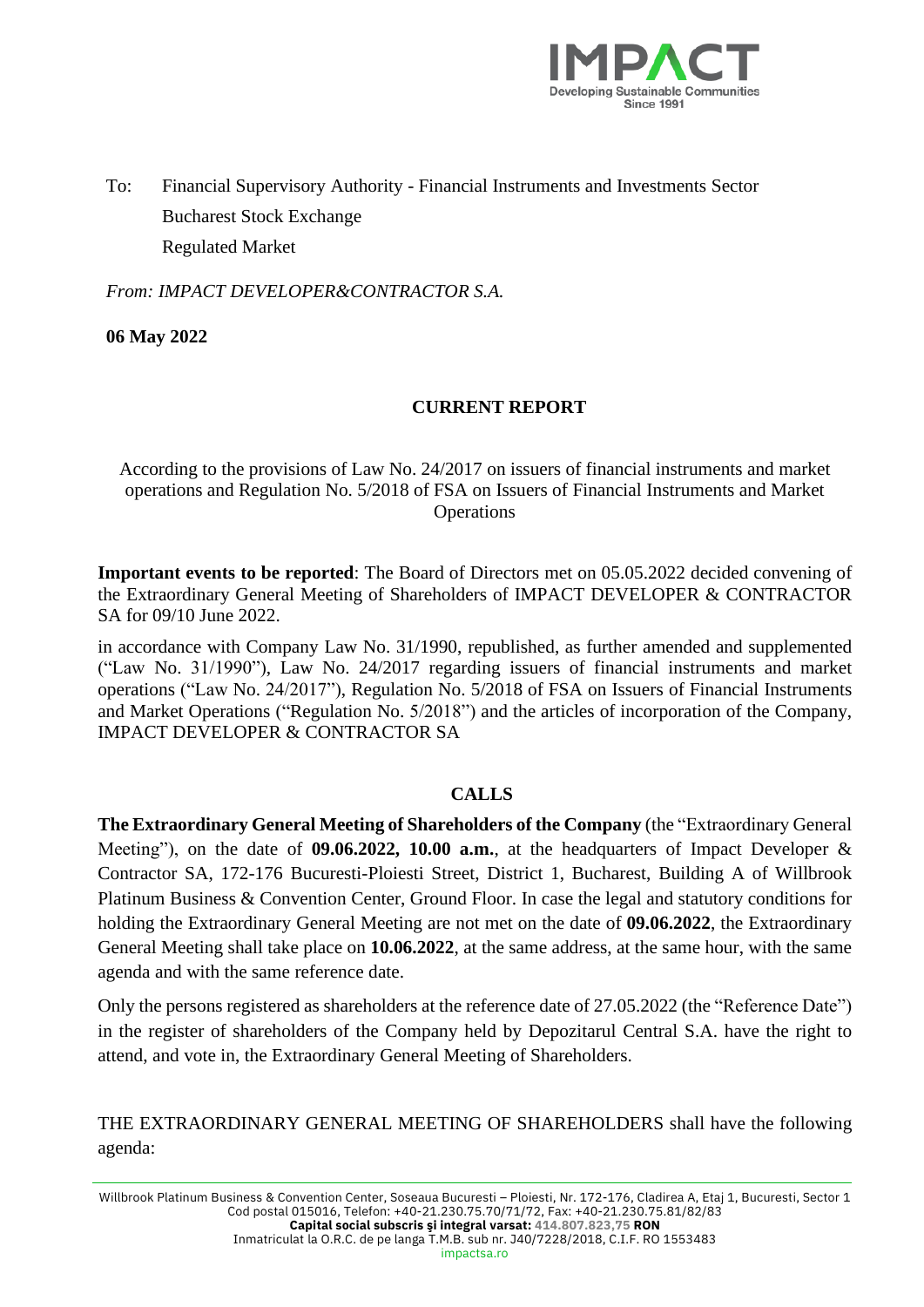

- **1.** Increase of the Company's share capital, with RON 165,923,129.50, by the partial incorporation of the result carried forward undistributed in the previous financial years, amounting to RON 165,923,129.50. The capital increase shall be performed by issuing a number of 663,692,518 new shares. The newly issued shares shall not change the holdings of the shareholders and shall be distributed free of charge to all shareholders of the Company registered in the Company's Register of Shareholders maintained by Depozitarul Central S.A. on the registration date. Each shareholder registered in the Company's Register of Shareholders on the registration date shall be allocated two (2) free shares for five (5) shares held.
- **2.** Empowerment of the Board of Directors to compensate the fractions of shares resulting from the application of the algorithm and rounding the results to the lower whole, according to the legal provisions in force and to establish payment date and the price at which the fractions of shares are compensated according to Art. 91 of Law 24/2017.
- **3.** Approval of the amendment and updating of the provisions of the Company's articles of incorporation regarding the share capital further to the fulfillment of the operation to increase the share capital:

## "*Art. 6. – Share Capital*

- *(1) The share capital of Impact Developer & Contractor is RON 580,730,953.25 RON, being fully subscribed and paid-up.*
- *(2) The share capital is divided into 2,322,923,813 shares, ordinary, nominative, dematerialized, each share having a nominal value of RON 0.25.*
- *(3) The structure of the Company's share capital is as follows: RON 580,730,868.15 and USD 5,000, representing cash contributions, and RON 35.1, representing contribution in kind.*
- *(4) Shareholders' holdings are those included in the register of shareholders maintained by Depozitarul Central S.A.*"
- **4.** Contracting from Alpha Bank Romania SA (hereinafter referred to as the "Bank") a loan amounting to maximum EUR 20,000,000 (twenty million euros) (hereinafter referred to as the "Alpha Bank Loan"), under the terms and conditions of the Bank. The borrowed funds shall be used by the Company in order to finance its current activity and the investments.
- **5.** The guarantee, under the terms and conditions of the Bank, of the Alpha Bank Loan mentioned above, of EUR 20,000,000 (twenty million euros), granted by Alpha Bank Romania SA to the Company, according to the loan agreement and all its annexes, as well as of the interest, the increased interest, the costs and the related expenses, with the following guarantees:
	- 5.1. Real estate mortgage on immovable assets consisting of: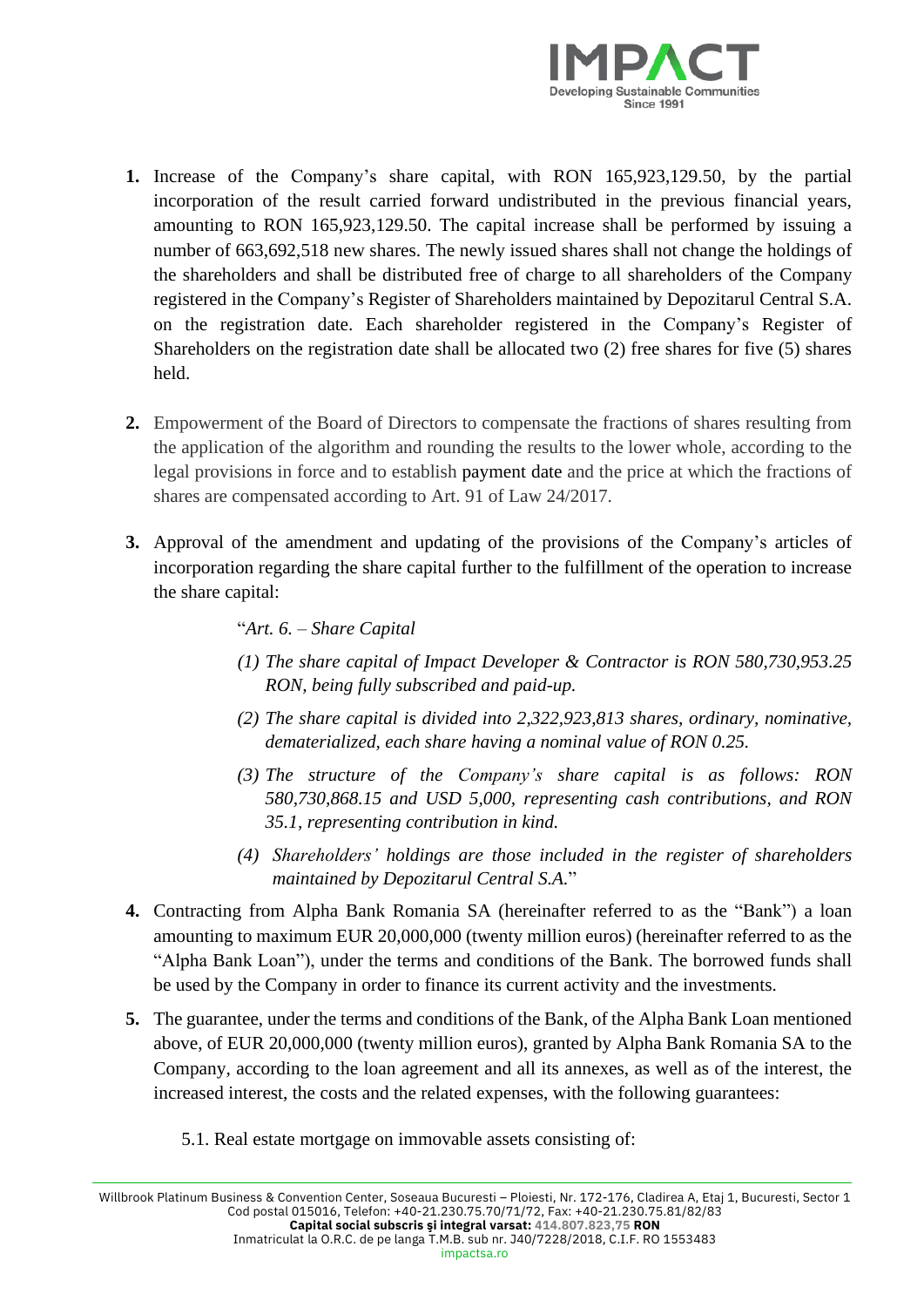

- a. a plot of land having a surface area of **32,273 sq m**, category of use yardsconstructions, identified by Cadastral No. **277158**, registered with Land Book No. **277158** of Bucharest Municipality, District 1, Aleea Teișani, No. 21-31;
- b. a plot of land having a surface area of **67,248 sq m**, category of use yardsconstructions, identified by Cadastral No. **277159**, registered with Land Book No. **277159** of Bucharest Municipality, District 1, Aleea Teișani No. 394-398;
- c. a plot of land having a surface area of **44,792 sq m**, category of use yardsconstructions, identified by Cadastral No. **279881**, registered with Land Book No. **279881** of Bucharest Municipality, District 1, Aleea Teișani No. 350-378, Drumul Pădurea Mogoșoaia No. 8-48;
- d. a plot of land having a surface area of **11,370 sq m** (11,369 sq m according to cadastral measurements), **c**ategory of use yards-constructions, identified by Cadastral No. **234746**, registered with Land Book No. **234746** of Bucharest Municipality, District 1, Aleea Teișani No. 298;
- e. a plot of land having a surface area of **24,146 sq m**, category of use yardsconstructions, identified by Cadastral No. **279489**, registered with Land Book No. **279489** of Bucharest Municipality, District 1, Aleea Teișani No. 350-378, Drumul Pădurea Mogoșoaia No. 8-48;
- f. a plot of land having a surface area of **1,126 sq m**, category of use yardsconstructions, identified by Cadastral No. **279485**, registered with Land Book No. **279485** of Bucharest Municipality, District 1, Aleea Teișani No. 350-378, Drumul Pădurea Mogoșoaia No. 8-48;
- g. a plot of land having a surface area of **1,051 sq m**, category of use yardsconstructions, identified by Cadastral No. **279486**, registered with Land Book No. **279486** of Bucharest Municipality, District 1, Aleea Teișani No. 350-378, Drumul Pădurea Mogoșoaia No. 8-48;
- h. a plot of land having a surface area of **642 sq m**, category of use yardsconstructions, identified by Cadastral No. **279484**, registered with Land Book No. **279484** of Bucharest Municipality, District 1, Aleea Teișani No. 350-378, Drumul Pădurea Mogoșoaia No. 8-48,

owned by the Company, as well as on all constructions, improvements, accessories, additions, and extensions to the mortgaged immovable assets.

- 5.2. the movable mortgage on the receivables deriving from the insurance policies concluded or which shall be concluded for the mortgaged goods/assets in favor of the Bank;
- 5.3. the movable mortgage on all current accounts (and related sub-accounts) opened/to be opened by the Company in the Bank's records;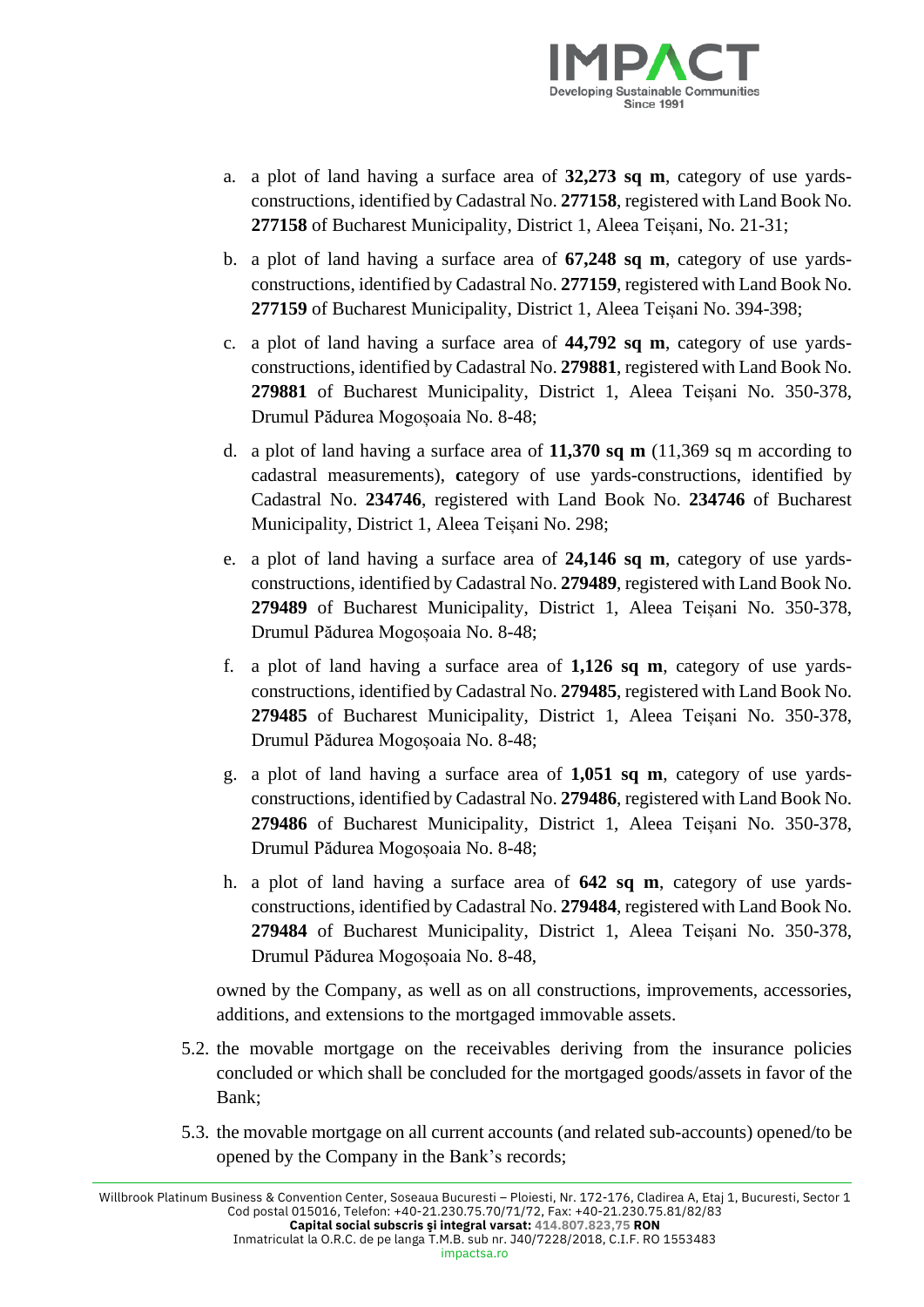

- 5.4. the movable mortgage on available funds in the debt service reserve account (DSRA), representing the debt service for a period of 3 months (principal plus interest).
- **6.** In order to fulfill the provisions of this GMS Resolution, in the name and on behalf of the Company, and to sign the documentation necessary to obtain/carry out the Alpha Bank Loan mentioned above, the loan agreement and its annexes, the related movable mortgage agreements, the real estate mortgage agreements, additional acts to all such agreements, including their annexes, Promissory Notes [blank] (including those that replace the existing ones, in case of the Bank's request regarding the exchange/reissue of blank promissory notes – e.g. in case of expiry of the legal term), as well as the documents necessary for the use of the loan and/or of any other necessary documents or in connection with the documents mentioned above, the following are empowered:

Mr. SEBEȘANU CONSTANTIN, as General Manager, and Me. APOSTOL SORIN, as Administrator-Attorney-in-Fact,

(who shall be able to bind the Company by their joint signature or with the possibility of substitution).

Also, these persons are empowered to negotiate and decide on the terms and conditions of the loan mentioned above (including on the structure of guarantees) and also to sign any additional acts:

i) to the loan agreement and its annexes (having as its object, including, but not limited to, the modification of the repayment method and the repayment dates of the loan, any extension of the duration/term of the loan, conversion of the loan into any other currency, modification of the structure of the loan guarantees, the establishment of the costs related to the loan, the modification of the object of the loan, any other contractual modifications regarding the specific terms and conditions of the loan, the related undertakings, etc.) and/or

ii) to the guarantee agreements,

their decision and signatures being binding upon the Company.

- **7.** In order to carry out this resolution/decision, the following are empowered, with the possibility of substitution, Mr. SEBEȘANU CONSTANTIN, as General Manager, and Me. APOSTOL SORIN, as Administrator-Attorney-in-Fact, to represent us, to negotiate and sign on behalf of Impact Developer & Contractor SA before the Bank, and of any third party, public authority and/or notary, to submit any applications for registration validly and in accordance with the law of all signed documents.
- **8.** Contracting from OTP Bank Romania SA (hereinafter referred to as "OTP Bank") a loan amounting to EUR 34,341,930. The borrowed funds shall be used by the Company in order to finance the development of Phases 1, 2 and 3 of Teilor Ensemble in the Greenfield Baneasa district.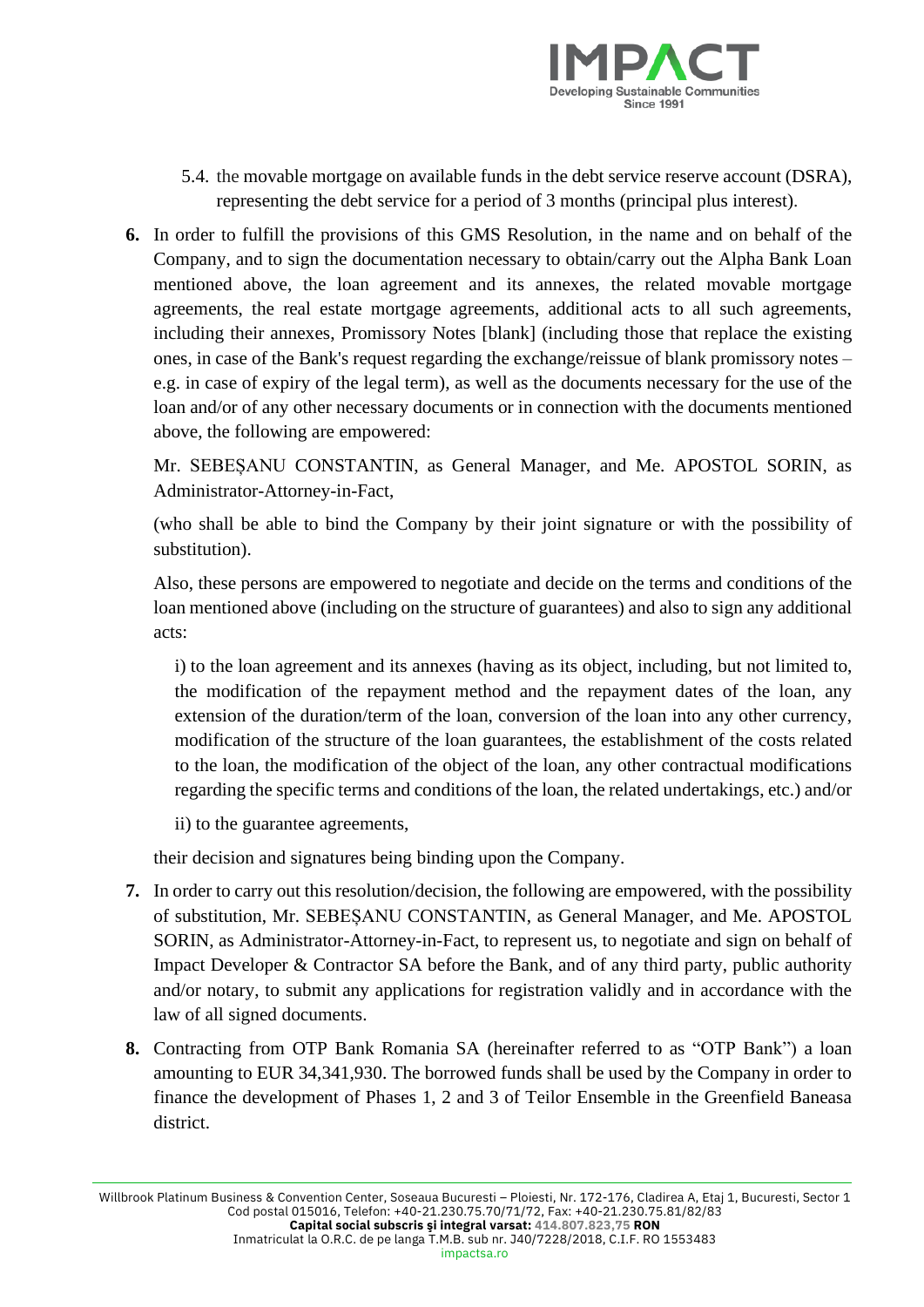

- **9.** Contracting from OTP Bank Romania SA (hereinafter referred to as "OTP Bank") a loan amounting to EUR 6,000,000 in RON equivalent, in order to finance the VAT related to the development works of Phases 1, 2 and 3 of Teilor Ensemble in the Greenfield Baneasa district.
- **10.** Establishment of the following guarantees in favor of OTP Bank Romania SA:
	- 10.1. movable mortgage on the receivables that Impact Developer & Contractor SA collects from downpayments/rents/sale of mortgaged residential units in favor of OTP Bank;
	- 10.2. first rank real estate mortgage on the plot of land located within the built-up area, in Bucharest, Drumul Pădurea Mogoșoaia No. 31-41, District 1, category of use yards-constructions, having a surface area of **77,199 sq m**, holding Cadastral No. **279737**, registered with Land Book No. **279737** of Bucharest Municipality, District 1, owned by the Company, as well as on all constructions, improvements, accessories, additions and extensions to the mortgaged immovable assets;
	- 10.3. movable mortgage on all accounts opened by Impact Developer & Contractor SA with OTP Bank, including, but not limited to, Collector Account, Debt Service Reserve Account, based on the movable mortgage on the accounts agreement;
	- 10.4. Impact Developer & Contractor SA undertakes to insure the mortgaged and pledged goods with an insurance company approved by OTP BANK ROMANIA S.A., until the full payment of the loan, and to transfer the insurance policies, guarantees and letters of guarantee issued by the Entrepreneurs in favor the BANK, which shall also become their beneficiary.
- **11.** Empowerment, with the possibility of sub-delegation of this power of attorney, of Mr. SEBEȘANU CONSTANTIN, as General Manager, and Me. APOSTOL SORIN, as Administrator-Attorney-in-Fact, to negotiate the clauses and to sign in the name and on behalf of the Company the Loan Agreements, the Movable/Real Estate Mortgage Agreements, any additional act/annex to the Loan Agreement(s), to the Movable/Real Estate Mortgage Agreements with OTP BANK ROMANIA S.A.
- **12.** Authorization and empowerment, with the possibility of sub-delegation of this authorization and power of attorney, of Mrs. Iuliana-Mihaela Urda, in order to sign in the name of the shareholders the EGMS resolution, as well as any other documents related thereto, including, but not limited to, the revised version of the articles of incorporation that shall reflect the amendments approved by the GMS (as well as to conform the translation into English of the articles of incorporation with its Romanian version, as amended by the EGMS, as well as to remedy any clerical error, inappropriate translation or inaccuracy from the English translation), to request the publication of the resolution in Part IV of the Official Gazette of Romania, to file and receive any documents, as well as to fulfill the necessary formalities before the Trade Registry Office, as well as before any other authority, public institution, legal entities and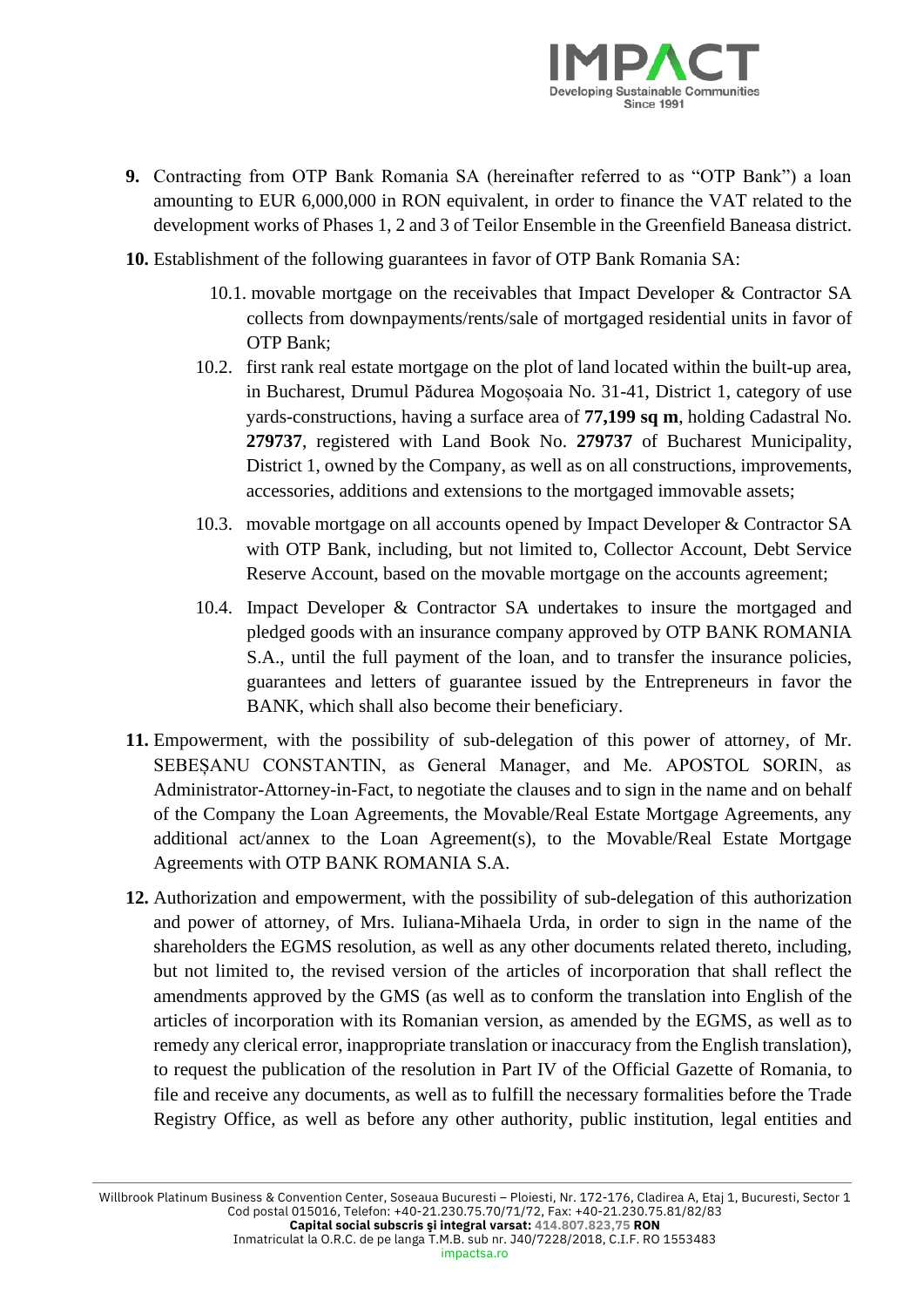

natural persons, as well as to carry out any acts for registering and ensuring the opposability of the resolutions to be adopted by the EGMS.

- **13.** Approval of the date of 21 July 2022 as a registration date that serves for the identification of the Company's shareholders upon which the effects of the decisions passed within the EGMS convened by means of this Calling Notice are reflected.
- **14.** Approval of the date of 20 July 2022 as Ex Date.
- **15.** Approval of the date of 22 July 2022 as payment date.

\*\*\*\*\*

## GENERAL INFORMATION

# IN RESPECT OF THE EXTRAORDINARY GENERAL MEETING OF SHAREHOLDERS

## Attending GMS:

In the Extraordinary General Meeting of Shareholders only the shareholders registered with the Company's Register of Shareholders at the Reference Date (27.05.2022) are entitled to attend and cast their votes, according to the legal provisions and the provisions of the Company's articles of incorporation, in person, through their legal representatives or by proxy (based on a special power of attorney in the form provided by the Company or on a general power of attorney granted in accordance with the applicable law). The shareholders are entitled to cast their vote by correspondence using the special forms provided by the Company in this respect.

The capacity as shareholder is proved on the basis of the list of shareholders as at the Reference Date provided by the Central Depositary.

Access of shareholders entitled to attend the Extraordinary General Meeting of Shareholders is allowed by simply proving their identity, made by:

a) in the case of natural person:

- *identity card* (*BI/CI for the Romanian citizens or, as the case may be, Passport or any other national ID recognized by Romanian State for foreign citizens);*

- *power of attorney and the identity document of the representative (if the shareholder is represented by another person).*

- b) in the case of legal entities:
	- the capacity as legal representative is proved on the basis of the list of shareholders as at the Reference Date provided by the Central Depositary; however, if the relevant shareholder did not inform in a timely manner the Central Depositary to ensure the registration of its legal representative, the capacity as legal representative is proved by a certificate issued by the trade registry or any other document issued by a competent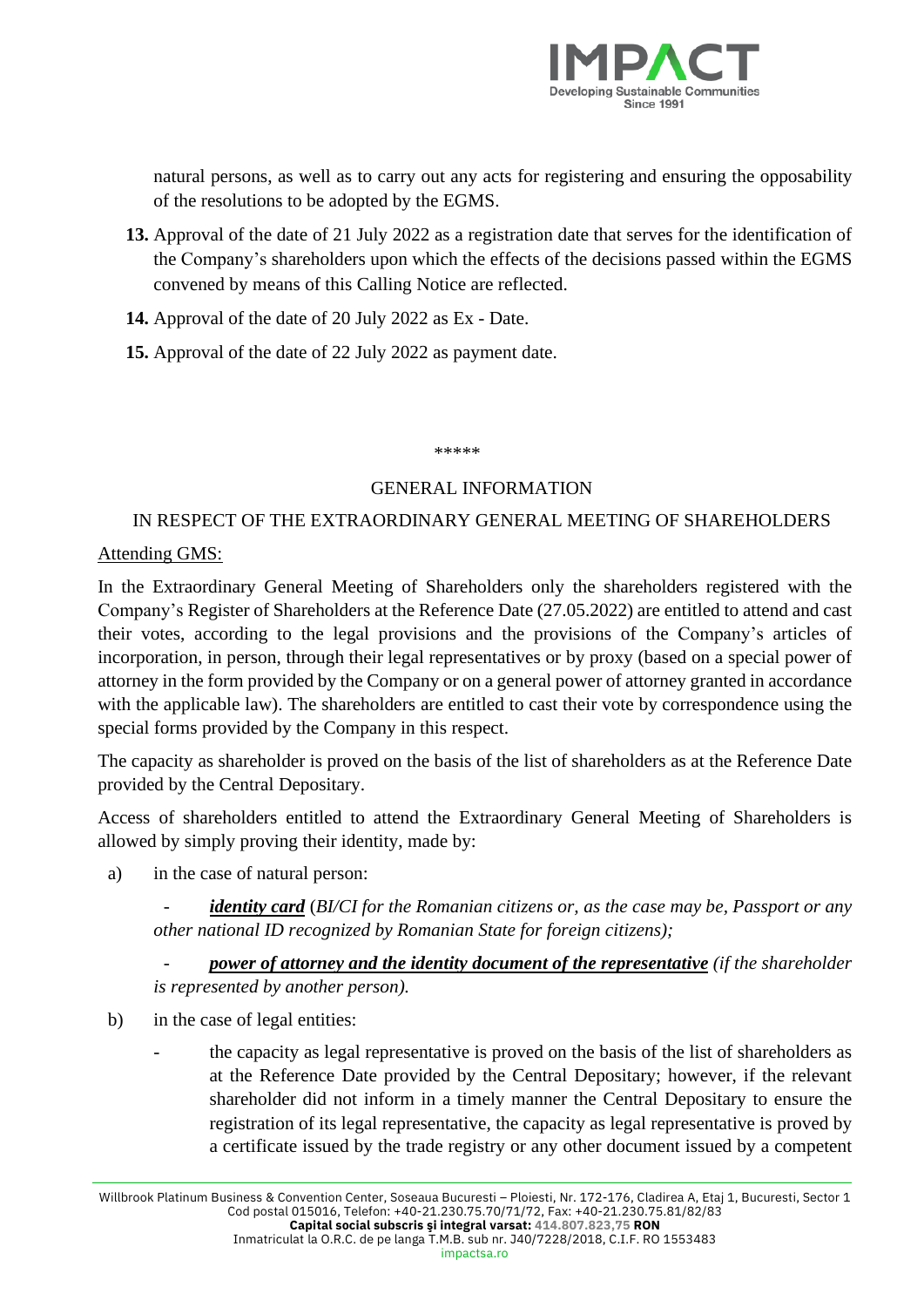

authority of the country in which the shareholder is registered, attesting to the capacity as legal representative, presented in original or certified copy;

- natural persons designated as representative of a shareholder-legal entity shall be identified on the basis of the identity card (*BI/CI for the Romanian citizens or, as the case may be, Passport or any other national ID recognized by Romanian State for foreign citizens)*;
- in case the person representing the shareholder-legal entity is not the legal representative him/herself, besides the above-mentioned documents (certifying the quality of legal representative of the person signing the power of attorney), the representative will submit the power of attorney signed by the legal representative of the legal entity.

### Powers of Attorney:

According to Art. 105 Para 10 of Law No. 24/2017, representation of shareholders in the general meeting of shareholders of the companies whose shares are admitted to trading can be made by persons other than shareholders, based on special or general power of attorney, in accordance with the applicable legal provisions.

**Powers of attorney** will be used as provided by Regulation No. 5/2018 and Law No. 24/2017 and their form may be obtained from the Company's website [www.impactsa.ro](http://www.impactsa.ro/) or from the Company's headquarters.

The power of attorney will be drafted in three (3) original counterparts (one for the shareholder, one for the representative and one for the issuer). After signing, the counterpart of the issuer, with the copy of the identity document of the represented person, will be sent to the Company at Willbrook Platinum Business & Convention Center, Building A, 172-176 Bucuresti-Ploiesti Street, Bucharest, District 1, Romania, in order to be registered with the Company at the latest on 08.06.2022, 10.00 a.m., within 24 hours before the date of EGMS; such copy and accompanying documents may also be sent by fax (Fax No.:+40212307581/82/83) or via e-mail at: [intrebarifrecvente@impactsa.ro.](mailto:intrebarifrecvente@impactsa.ro) The representative of a shareholder is obliged to provide the power of attorney in original at the date of EGMS. Certified copies of powers of attorney shall be held by the Company, this being mentioned in the minutes of the general meeting.

In case of shareholders that are legal entity or entities without legal personality, the capacity of legal representative is ascertained based on the list of shareholders on the Reference Date, received from the Central Depository. Documents attesting the capacity of legal representative drafted in a foreign language other than English will be provided together with a translation into Romanian or English performed by a certified translator.

Such provisions shall be applied accordingly to demonstrate the capacity of legal representative of the shareholder proposing the introduction of new items on the agenda of the general meeting of shareholders or asking questions to the issuer on some points on the agenda of the general meeting of shareholders.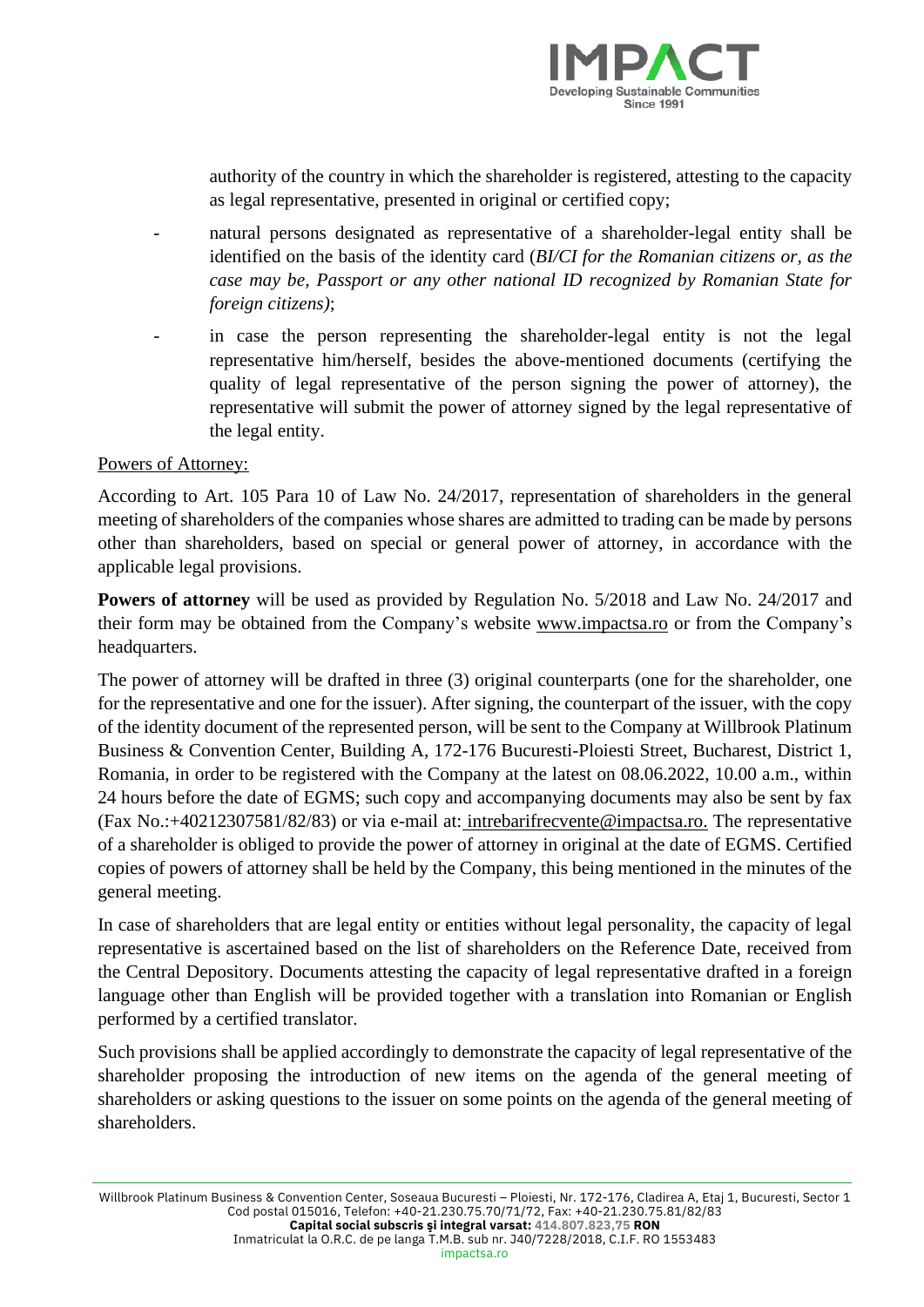

A shareholder may appoint one person to represent it/him/her at a general meeting. However, if a shareholder holds shares of a company in several securities accounts, this restriction will not prevent it/him/her to appoint a separate representative for the shares held in each security account in respect of a general meeting.

A shareholder may appoint by power of attorney one or more alternate representatives to ensure representation in the general meeting if the representative appointed is objectively unable to fulfill its mandate. If one power of attorney provides several alternate representatives, the order in which they exercise the mandate shall be also stipulated.

### Voting by correspondence:

The shareholders registered on the Reference Date may vote by correspondence prior to the general meeting by using the correspondence ballots made available on the website of the Company at [www.impactsa.ro.](http://www.impactsa.ro/)

In case of voting by correspondence, the voting form, completed and signed, and a copy of valid identification document of the shareholder (BI/CI for the Romanian citizens or, as the case may be, Passport or any other national ID recognized by Romanian State for foreign citizens, and in addition for the legal entities a certificate issued by the trade registry or any other document issued by a competent authority of the country in which the shareholder is registered, attesting the capacity as legal representative, in original or certified copy) may be submitted as follows:

- sent to the Company, at Willbrook Platinum Business & Convention Center, Building A, 172-176 Bucuresti-Ploiesti Street, Bucharest, District 1, Postal Code 077190, Romania, in any courier form with acknowledgement of receipt, so it is registered as received at the registry office of the Company at the latest on 08.06.2022, 10.00 a.m., having enclosed the mention "FOR THE EXTRAORDINARY GENERAL MEETING OF SHAREHOLDERS of 9/10 JUNE 2022";
- via e-mail with enclosed extended electronic signature according to Law No. 455/2001 on electronic signature, at the latest on 08.06.2022, 10.00 a.m., at the e-mail address [intrebarifrecvente@impactsa.ro.](mailto:intrebarifrecvente@impactsa.ro) inserting the subject "FOR THE EXTRAORDINARY GENERAL MEETING OF SHAREHOLDERS of 9/10 JUNE 2022".

According to Art. 105 Para (20) of Law No. 24/2017, if a shareholder who has voted by correspondence attends the general meeting in person or by representative, the vote by correspondence for that general meeting will be cancelled. In this case, the Company will only consider their vote in person or by representative.

Both the ballots and the powers of attorney may be sent either in Romanian or English.

One or more shareholders representing individually or jointly at least 5% of share capital are entitled to include new items on the agenda (with the condition that each item has enclosed a reasoning or a draft of a resolution proposed for adoption or with the condition of proof of the capacity under the conditions previously mentioned for individuals and/or representatives of legal entities) or to propose drafts of resolution for items included or proposed to be included on the agenda. Within 15 days from the publication of the Calling Notice, until 24.05.2022 including (at: Willbrook Platinum Business &